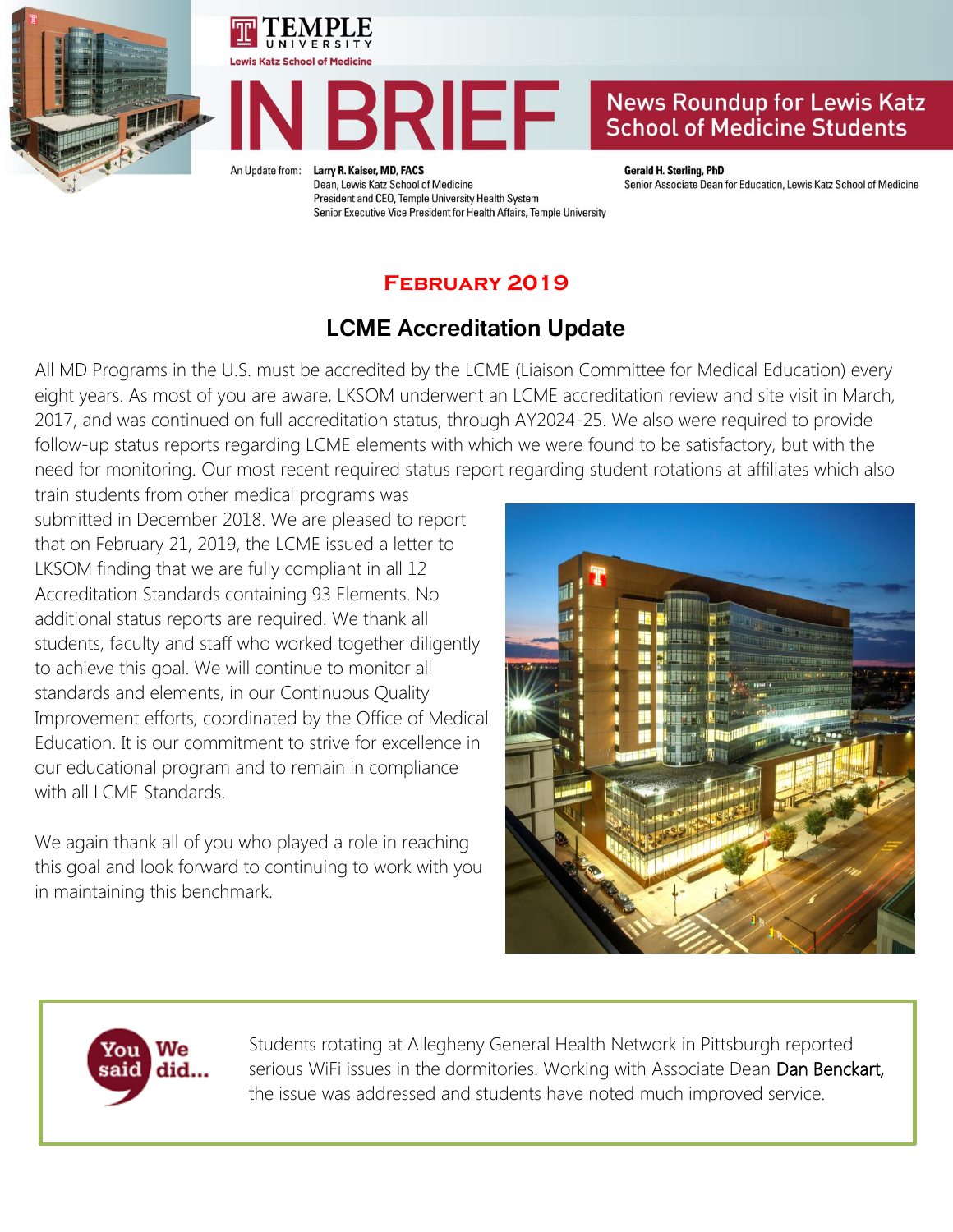## **Well-Being Space**

#### OWLs Love!

The LKSOM OWLs (Our Wellness Liaisons) started a new tradition in February, a "Valentine" to their classmates, "You Gotta Nourish to Flourish!" The note offers important reminders about the importance of self-care as well as tips and resources that will help to tend to healthy minds, bodies, and spirits. They reminded everyone that between academics and extracurricular activities, it is easy to put self-care on the back burner and that there is no pouring from an empty cup. Even just taking a few minutes can go a long way in improving mental, physical, and emotional well-being. An improved mood and a more positive disposition can lead to more effective study habits. They also noted that self-care is NOT selfish, and that in order to give care, we must take care!

### Tips include:

When you have 5-10 min:

- drink water
- meditate
- make a cup of herbal tea
- take a walk
- write three things you're grateful for
- pay yourself a compliment
- play a game of ping pong in the lounge
- treat yourself to your favorite food
- look at pics/videos of cute animals
- go outside
- stretch
- listen to calming music

When you have 30 min-1 hour:

- free write
- call a friend
- color or draw a picture
- cook a healthy meal
- read a book
- watch funny videos on YouTube (or an episode of stand-up comedy)
- meet a friend (or OWL or mentor) for coffee
- take a bath/shower
- exercise: go for a run, take a class at the SFC
- take a nap
- listen to a podcast/audiobook to rest your eyes

Additionally, welcome to the new 2022 OWLs! The OWLs offer peer support and promote a climate of wellbeing and encouragement. Information about OWLs and more can be found at the SGA website: [www.templemedsga.com](http://www.templemedsga.com/) and on Instagram for inspiration and medical puns: @lksom\_owls and @stlukesowls

The new 2022 OWLs are:

Head OWLs - Rachel Thomas and Ayesha Hossain Babcock College - Rhiannon McGrath and Nicholas Janigian Saunders College - Alexa Noronha and Kiran Iyer Marks College - Katey Steinberg and Leah Goldberg Durant College - Sonie-Lynn Francois and Kaitlyn Saylor Montier College - Daniel Yusupov and Erika Castriz Sherry College - Sonali Agrawal and Allie Fales Nelson College - Paige Mergaman and Sydney Ehrman

The Well-Being Advisory Committee is dedicated to combining efforts to enhance student well-being at LKSOM. If you have any related resources or events that you'd like to contribute, please email Jacquee Lukawski a[t jkl@temple.edu](mailto:jkl@temple.edu) or 215-707-1630.